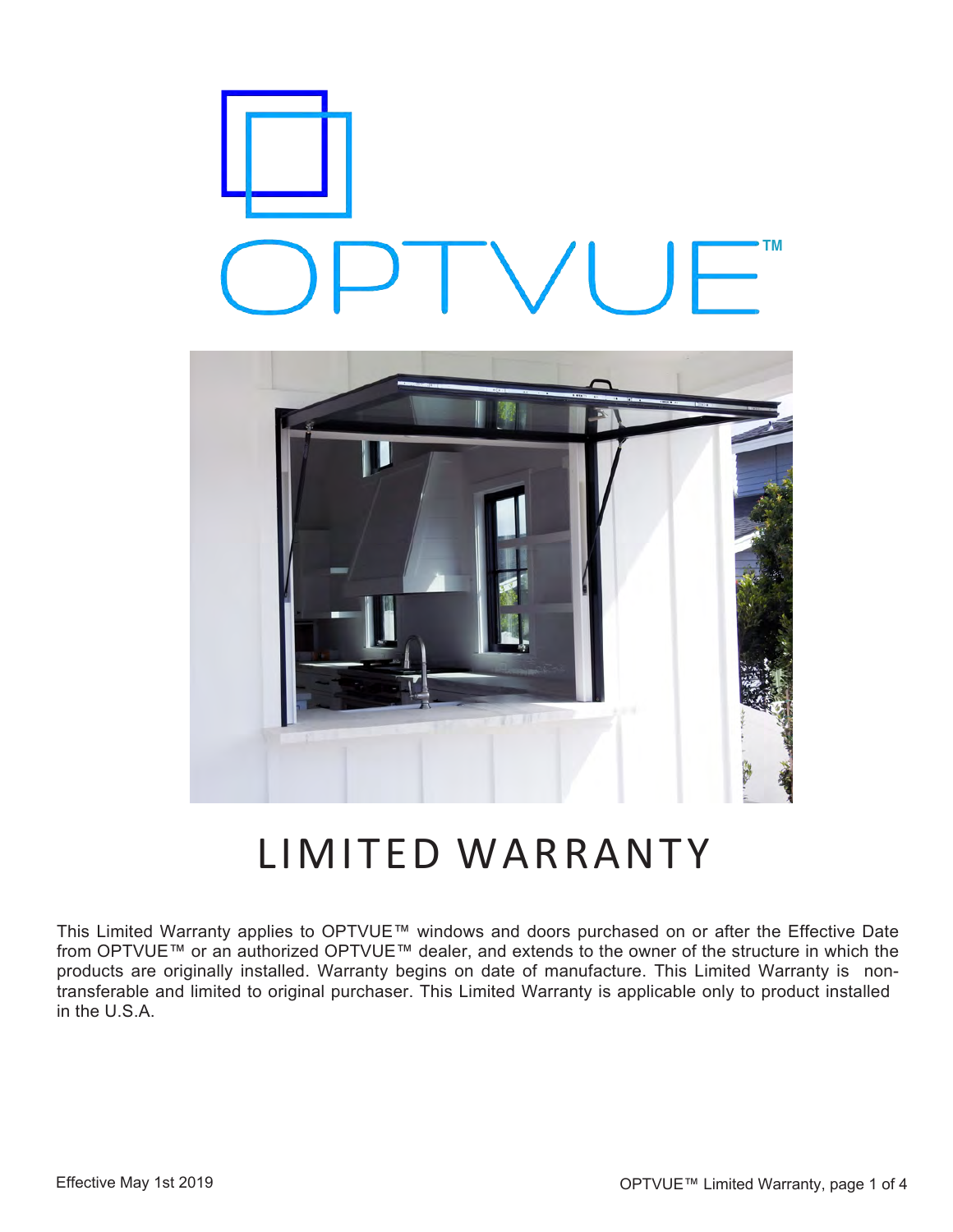#### GLASS COMPONENTS

Glass warranties apply to factory-installed glass or OPTVUE™ supplied glass installed by OPTVUE™ authorized service personnel. Clear insulating glass with stainless steel spacers is warranted against seal failure caused by manufacturing defects and resulting in visible obstruction through the glass for five (5) years. Non-tempered glass is warranted against stress cracks caused by manufacturing defects for five (5) years. All other glass and glass features are provided with the same warranties, limitations, and exclusions OPTVUE™ receives from its supplier; contact OPTVUE™ for further details.

## EXTERIOR CLADDING FINISH

Except as provided below, OPTVUE's standard exterior cladding finish is warranted against manufacturing defects resulting in chalk, fade, and loss of adhesion (peel), per the American Architectural Manufacturer's Association's (AAMA) Specification 2605-11 Sections 8.4 and 8.9, for two (2) years. Anodized finishes and other specialty exterior finishes are warranted to be free from manufacturing defects for five (2) years.

Standard exterior cladding finish installed in coastal environments (within one (1) mile of a sea coast or other salt water source) is warranted against manufacturing defects resulting in abnormal deterioration caused by corrosion and/or loss of adhesion for two (2) years. "Abnormal deterioration" means damage to the finish (such as peeling, flaking, or blistering) beyond what is normal for an ocean coastline environment. Anodized or other specialty finishes are not warranted in coastal environments.

#### WARP

Bow, twist, and warp shall not be considered defects unless in excess of  $\frac{1}{4}$ " in the plane of the door or window. Doors or windows 8' or higher ordered without multi-point hardware are not performance-certified and are not warranted against bow, twist, or warp. Action on claims for bow, twist, or warp may be deferred at OPTVUE's option for a period not to exceed (12) months after installation to permit the door/window in question to acclimate to temperature and humidity conditions.

# **SENSORS**

Factory-installed sensors are warranted against manufacturing defects for two (1) year. OPTVUE™ is not responsible or liable for any third-party system used in connection with the sensors, or their integration or compatibility with such third-party systems. Sensors are not a substitute for insurance, and may not be relied upon to prevent property loss or damage, personal injury, or death.

# NON-GLASS COMPONENTS

Hardware and other non-glass components are warranted to be free from manufacturing defects for five (2) years. Stainless steel hardware, hardware with physical vapor deposition ("PVD"), and other specifically-designated "coastal" hardware finishes (collectively "Coastal Hardware") installed in coastal environments are warranted to be free from manufacturing defects that result in abnormal deterioration of the finish for a period of 2 years. Other hardware finishes are not warranted in coastal environments. Electric operators and other motorized accessories are provided with the same warranties, limitations, and exclusions OPTVUE™ receives from its supplier; contact OPTVUE™ for further details.

#### INTERIOR FINISH

Factory-applied interior finish is warranted to be free from Finish Defects for a period of two (1) year. Finish Defects include cracking, peeling, checking, delamination, blistering, flaking, excessive chalking and, in the case of painted interior finish, fading or change in color (per ASTM D2244), under normal interior environmental conditions. The color of wood changes, typically darkening over time, and is not a defect. The application of stains and/or clear finish does not prevent this natural process. Color change may be more noticeable in woods treated with a clear coat or light colored stain. The appearance of a raised grain or other natural variation in the wood grain may be enhanced by the interior finish and is not a defect. Interior finish is applied prior to assembly and is not intended to cover joinery seams. Products with factory-applied primer only are not covered under this provision. Factory-applied primer must be painted in accordance with OPTVUE™'s finishing instructions within 30 days of installation.





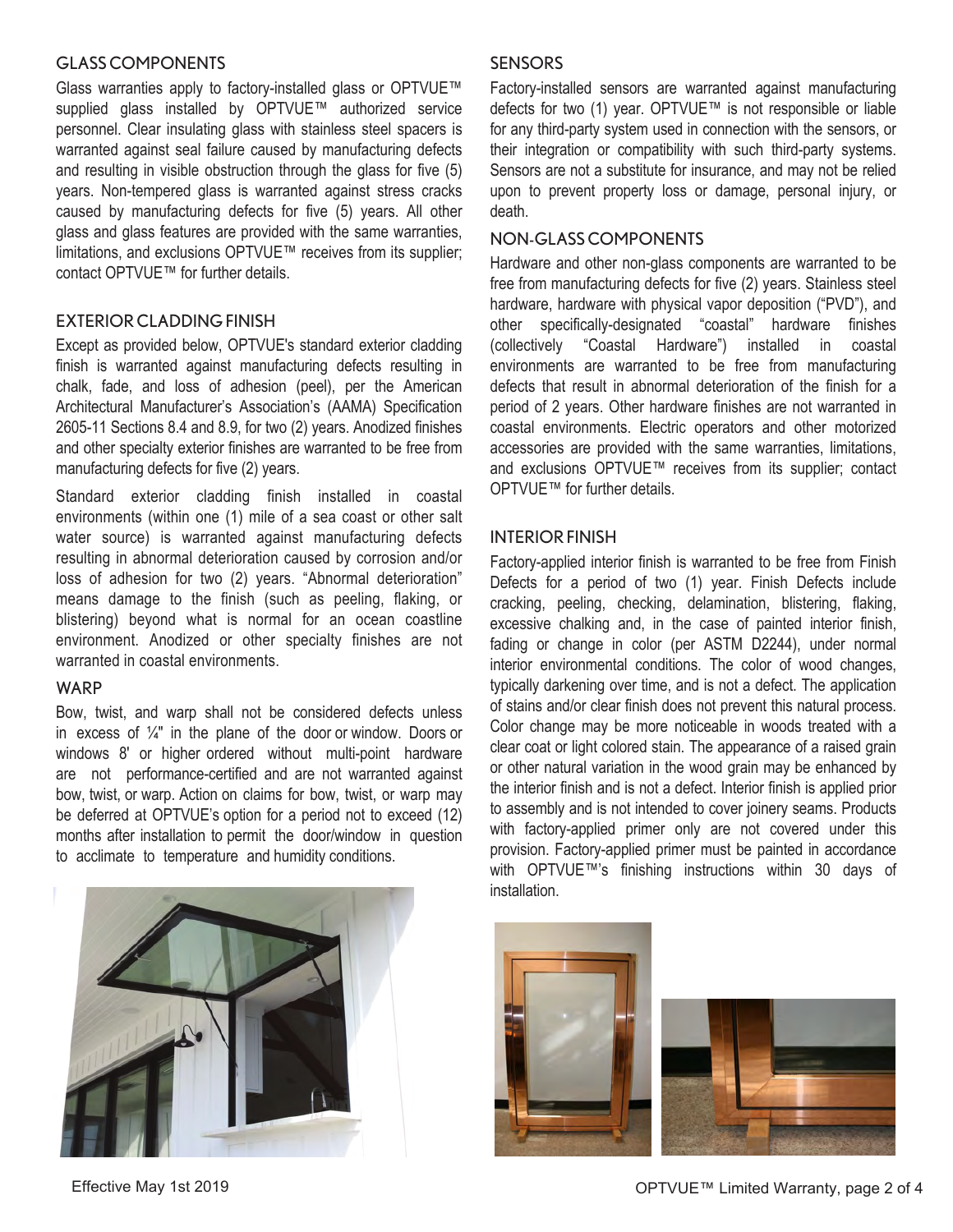# **SCREENS**

Screens are not designed to, and will not prevent falls.

## WINDOW OPENING CONTROL DEVICES

Window Opening Control Devices (WOCDs) are not a substitute for careful supervision of children. WOCDs must be tested at least monthly. Follow all safety information and instructions provided with WOCDs.

## EXCLUSIONS

Damage, defects, or problems resulting from causes outside OPTVUE™'s control are excluded from coverage under the Limited Warranty. Such causes include, without limitation:

#### Installation, Maintenance, and Acts of God

- Installation not in conformance with OPTVUE™'s installation instructions and applicable building codes.

- Improper or non-standard field finishing.

- Non-standard installation, such as non-vertical or sloped glazing, upside down, or out of square.

- Installation or use in applications exceeding design standards.
- Field mulls; field finishes.

- Insulating glass installed above 2000 feet without capillary tubes (except as specifically provided in the OPTVUE™ Limited Warranty High Altitude Supplement).

- Installation or use near pools, saunas, hot tubs, or other highhumidity environments.

- Power surges, loss of power, battery failure or corrosion.

- Integration or compatibility with any third party provided system or device.

- Failure to follow OPTVUE's care and maintenance instructions.
- Failure to properly treat, seal, and maintain exposed wood.

- Use of brick wash, razor blades or other inappropriate cleaners or chemicals.

- Misuse, abuse, modification, alteration, accident, negligence.

- Shifting or settling of the structure in which the product is installed.

- Extreme weather events, extreme or unusual atmospheric conditions.

- Normal wear and tear; normal discoloration or fading of finishes.

- Variation in wood color, texture, and grain.

- Glass imperfections consistent with ASTM or other industry standards, which do not affect structural integrity.

- War, insurrection, civil unrest, terrorism, or Acts of God.

#### MOISTURE MANAGEMENT

Products installed in wall systems that do not allow for proper moisture management, such as exterior insulation and finish systems (EIFS) or "synthetic stucco" without effective engineered drainage systems, are not covered under the Limited Warranty.

#### **CONDENSATION**

Condensation is not a product defect, but the result of excess humidity. Condensation, frost, or mold, mildew, or fungus on product surfaces is not covered by the Limited Warranty.

## **EXCLUSIVE REMEDY**

This Limited Warranty is made as of the original date of product purchase and is not a warranty of future performance. Warranty notice periods begin on the original date of purchase. If a covered defect is reported during the term of the applicable warranty notice period, and otherwise in accordance with the terms of the Limited Warranty, OPTVUE™ will, at its option, repair or replace the product or component, or refund the price paid for the defective product or component. Removal, installation, finishing, refinishing, and disposal costs and services are not included. OPTVUE™ will endeavor to supply original replacement parts; however, replacement parts may differ from the original parts. Replacement parts, including upgrades, are warranted the remainder of the original for product warranty.

#### THERMAL EFFICIENCY

OPTVUE™ does not warrant the amount or percentage of argon or other inert gas present in insulating glass at any time after manufacture. Inert gas dissipates over time, and may be ineffective in products manufactured with capillary tubes. Thermal efficiencies vary with the application of the product. OPTVUE™ does not warrant a specific level of thermal efficiency will be maintained by inert gas, low emissivity coatings, or other product features.

## **CORROSION**

Except as expressly provided in this Limited Warranty, finish failure or corrosion of aluminum cladding, anodized and other specialty finishes, hardware, or other components due to environmental conditions such as air pollutants, acid rain, salt, sand, chemicals, or other corrosive substances is not covered by the Limited Warranty. The environment within one mile of an ocean coastline or other salt water source can be extremely corrosive; some finish deterioration is normal in these environments. Follow OPTVUE™ care and maintenance instructions, available at www.optvue. com/ care or AAMA 609 & 210-02 (Cleaning and Maintenance guide for Architecturally Finished Aluminum).